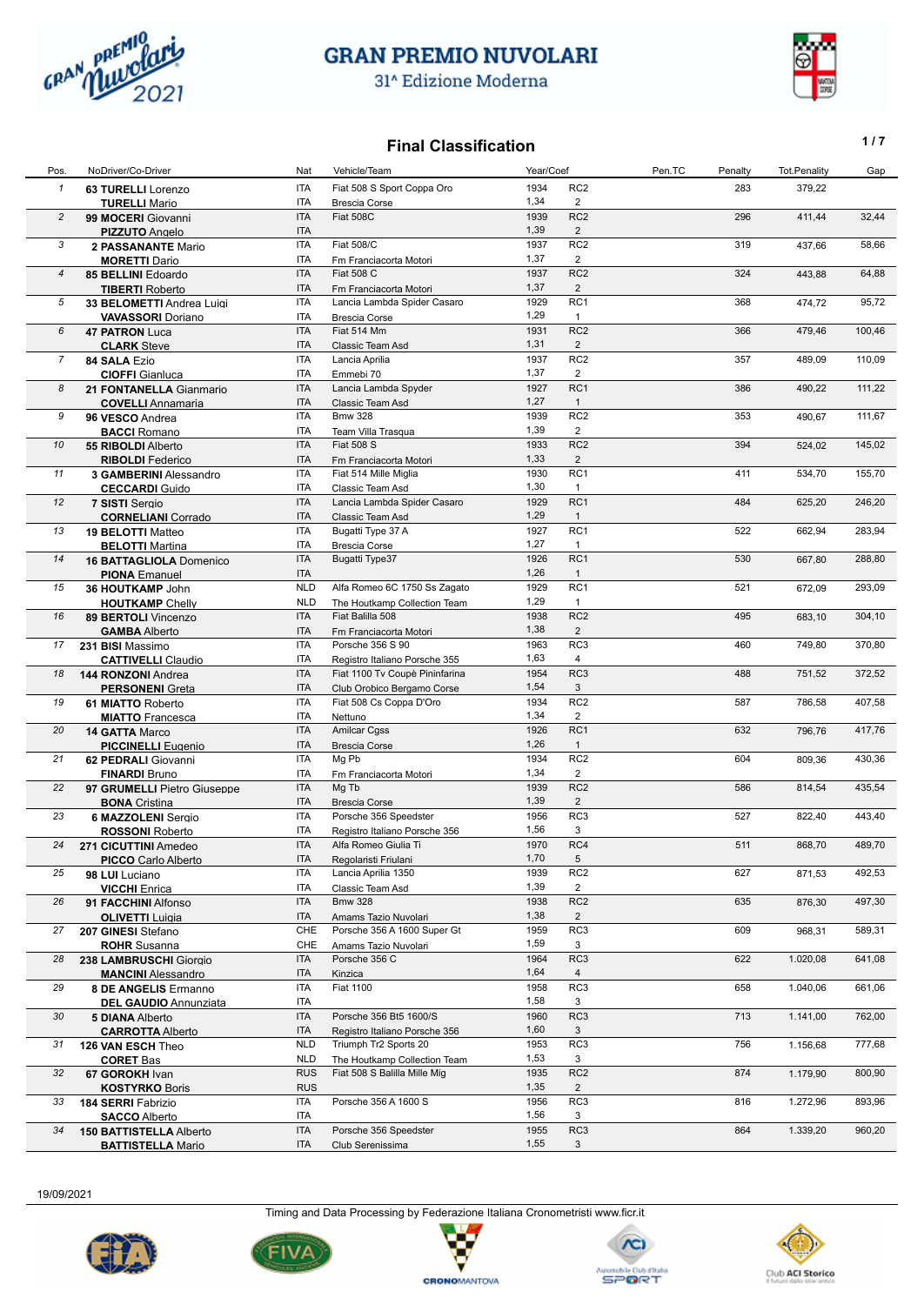

31<sup>^</sup> Edizione Moderna



#### **Final Classification 2/7**

| Pos. | NoDriver/Co-Driver                                    | Nat                      | Vehicle/Team                   | Year/Coef    |                 | Pen.TC | Penalty | <b>Tot.Penality</b> | Gap      |
|------|-------------------------------------------------------|--------------------------|--------------------------------|--------------|-----------------|--------|---------|---------------------|----------|
| 35   | 41 MAFFEI Gaetano                                     | <b>ITA</b>               | Alfa Romeo 6C 1750 Gs          | 1930         | RC1             |        | 1.051   | 1.366,30            | 987,30   |
|      | <b>MAFFEI</b> Andrea                                  | <b>ITA</b>               |                                | 1,30         | $\mathbf{1}$    |        |         |                     |          |
| 36   | 165 BENETTI Alberto                                   | <b>ITA</b>               | Porsche 356 Speedster          | 1955         | RC <sub>3</sub> |        | 902     | 1.398,10            | 1.019,10 |
|      | <b>MARCHISIO</b> Federica                             | <b>ITA</b>               |                                | 1,55         | 3               |        |         |                     |          |
| 37   | 4 VIRDIS Alessandro                                   | <b>ITA</b>               | Porsche 356 A Speedster        | 1956         | RC3             |        | 932     | 1.454,36            | 1.075,36 |
|      | <b>VAGLIANI</b> Caterina                              | ITA                      | Registro Italiano Porsche 356  | 1,56         | 3               |        |         |                     |          |
| 38   | 134 GALFIONE Gustavo                                  | <b>URY</b>               | Triumph Tr II                  | 1954         | RC3             | 100    | 884     | 1.515,36            | 1.136,36 |
|      | <b>LEBED Aldo</b>                                     | <b>URY</b>               | Tartaruga International        | 1,54         | 3               |        |         |                     |          |
| 39   | 145 REGGIANI Renato                                   | <b>ITA</b>               | Jaguar Xk 120 Ots- Se          | 1954         | RC3             |        | 1.041   | 1.603,14            | 1.224,14 |
|      | <b>ROTA</b> Stefano                                   | ITA                      | Scuderia Tazio Nuvolari Italia | 1,54         | 3               |        |         |                     |          |
| 40   | <b>147 SHINTANI Tsuguo</b>                            | <b>JPN</b>               | Renault 750 Sport              | 1954         | RC <sub>3</sub> |        | 1.055   | 1.624,70            | 1.245,70 |
|      | <b>KOKONNO</b> Sumiko                                 | <b>JPN</b>               |                                | 1,54         | 3               |        |         |                     |          |
| 41   | 118 MORBIO Stefano                                    | <b>ITA</b>               | Jaguar Xk 120 Ots              | 1952         | RC3             |        | 1.078   | 1.638,56            | 1.259,56 |
|      | <b>RINALDI Pasqualino</b>                             | ITA                      | Scuderia Tazio Nuvolari Italia | 1,52         | 3               |        |         |                     |          |
| 42   | <b>51 AURICCHIO Alberto</b>                           | <b>ITA</b>               | Fiat 508 S Coppa D'Oro         | 1933         | RC <sub>2</sub> |        | 1.317   | 1.751,61            | 1.372,61 |
|      | <b>AURICCHIO Antonio</b>                              | <b>ITA</b>               | Cavec Cremona                  | 1,33         | $\overline{2}$  |        |         |                     |          |
| 43   | 9 ALIVERTI Alberto                                    | <b>ITA</b>               | Bmw 328 Roadster               | 1937         | RC <sub>2</sub> |        | 1.280   | 1.754,49            | 1.375,49 |
|      | <b>VALENTE Stefano</b>                                | CHE                      |                                | 1,37         | $\overline{2}$  |        |         |                     |          |
| 44   | 116 BORDI Paolo                                       | <b>ITA</b>               | Siata Daina Gran Sport 1500    | 1952         | RC3             |        | 1.188   | 1.805,76            | 1.426,76 |
|      | <b>BARDELLI Alberto</b>                               | <b>ITA</b>               |                                | 1,52         | 3               |        |         |                     |          |
| 45   | 264 BORDI Ubaldo                                      | <b>ITA</b>               | Alfa Romeo 1750 Duetto         | 1969         | RC3             |        | 1.103   | 1.864,07            | 1.485,07 |
|      | <b>BORDI</b> Eugenio                                  | ITA                      |                                | 1,69         | 5               |        |         |                     |          |
| 46   | 135 MORASSUTTI Domenico                               | <b>ITA</b>               | Lancia Aurelia B 20 Gt         | 1954<br>1,54 | RC <sub>3</sub> |        | 1.235   | 1.901,90            | 1.522,90 |
|      | <b>VIOLA Filippo</b>                                  | <b>ITA</b><br><b>ITA</b> | Veteran Car Club Padova        | 1956         | 3<br>RC3        |        | 1.236   |                     |          |
| 47   | 182 SALERI Francesco                                  | ITA                      | Mg A                           | 1,56         | 3               |        |         | 1.928,16            | 1.549,16 |
| 48   | <b>RUFFINI</b> Giovanna                               | <b>URY</b>               | Emmebi 70<br>Mg Tb             | 1939         | RC <sub>2</sub> |        | 1.468   | 2.040,52            | 1.661,52 |
|      | 93 LARA Pablo                                         | ARG                      |                                | 1,39         | $\overline{2}$  |        |         |                     |          |
| 49   | <b>GAVIGLIO Marcelo</b>                               | <b>NLD</b>               | Porsche 356 Cabrio             | 1962         | RC3             |        | 1.292   | 2.093.04            | 1.714,04 |
|      | <b>155 WESTERMAN Robert</b><br><b>IMMINGA Miranda</b> | <b>NLD</b>               |                                | 1,62         | 4               |        |         |                     |          |
| 50   | 115 BECCALOSSI Carlo                                  | <b>ITA</b>               | Lancia Aurelia B20             | 1952         | RC <sub>3</sub> |        | 1.390   | 2.112,80            | 1.733,80 |
|      | <b>MARCHIONI Marzia</b>                               | <b>ITA</b>               |                                | 1,52         | 3               |        |         |                     |          |
| 51   | <b>30 FERRARI Pietro</b>                              | <b>ITA</b>               | Bugatti T 40                   | 1929         | RC <sub>1</sub> | 25     | 1.810   | 2.367,15            | 1.988,15 |
|      | <b>SAETTI Maria Paola</b>                             | <b>ITA</b>               |                                | 1,29         | $\mathbf{1}$    |        |         |                     |          |
| 52   | 200 SCHRADER Norbert                                  | DEU                      | Austin Healey 3000 Mk 1        | 1959         | RC <sub>3</sub> |        | 1.506   | 2.394,54            | 2.015,54 |
|      | <b>WALETZKO Kai</b>                                   | <b>DEU</b>               |                                | 1,59         | 3               |        |         |                     |          |
| 53   | 20 MURRU Giovanni Luca                                | <b>ITA</b>               | Bnc 527 Monza                  | 1928         | RC <sub>1</sub> |        | 1.906   | 2.439,68            | 2.060,68 |
|      | <b>DESTRO CASTANIDI Massimo</b>                       | ITA                      |                                | 1,28         | $\mathbf{1}$    |        |         |                     |          |
| 54   | 196 GASBARRI Leandro                                  | <b>ITA</b>               | Porsche 356 T 2                | 1958         | RC <sub>3</sub> |        | 1.582   | 2.499,56            | 2.120,56 |
|      | <b>MACCAFERRI Marco</b>                               | <b>ITA</b>               | Registro Italiano Porsche 356  | 1,58         | 3               |        |         |                     |          |
| 55   | 94 ACEVEDO Guillermo                                  | ARG                      | Mg Tb                          | 1939         | RC <sub>2</sub> |        | 1.816   | 2.524,24            | 2.145,24 |
|      | <b>SAENZ</b> Amalia                                   | ARG                      |                                | 1,39         | $\overline{2}$  |        |         |                     |          |
| 56   | 146 PARADISI Claudio                                  | <b>ITA</b>               | Austin Healey 100Bn1           | 1954         | RC3             | 25     | 1.699   | 2.654,96            | 2.275,96 |
|      | <b>PARADISI Riccardo</b>                              | <b>ITA</b>               | Pescara Corse Veteran Car      | 1,54         | 3               |        |         |                     |          |
| 57   | 28 CRISTINA Riccardo                                  | <b>ITA</b>               | Bugatti T 40 Gs                | 1928         | RC1             | 500    | 1.579   | 2.661,12            | 2.282,12 |
|      | <b>BAROLI</b> Sabrina                                 | <b>ITA</b>               |                                | 1,28         | $\mathbf{1}$    |        |         |                     |          |
| 58   | 232 RONCHETTI Enzo                                    | <b>ITA</b>               | Porsche 356 C                  | 1963         | RC <sub>3</sub> |        | 1.687   | 2.749,81            | 2.370,81 |
|      | <b>SOLA Pietrina</b>                                  | ITA                      | Registro Italiano Porsche 356  | 1,63         | $\overline{4}$  |        |         |                     |          |
| 59   | 218 BOREA Marco                                       | ITA                      | Lancia Appia Sport Zagato      | 1961         | RC <sub>3</sub> |        | 1.727   | 2.780,47            | 2.401,47 |
|      | <b>GADIOLI Aldo</b>                                   | ITA                      |                                | 1,61         | 3               |        |         |                     |          |
| 60   | 261 MADEY Christian                                   | <b>DEU</b>               | Porsche 911E Targa             | 1969         | RC <sub>3</sub> |        | 1.657   | 2.800,33            | 2.421,33 |
|      | <b>REHBERG</b> Britta-Christin                        | <b>DEU</b>               | Scuderia Caracciola            | 1,69         | 5               |        |         |                     |          |
| 61   | 268 GALASSI Francesco                                 | <b>RSM</b>               | Porsche 914                    | 1970         | RC4             |        | 1.664   | 2.828,80            | 2.449,80 |
|      | <b>MARZI</b> Corrado                                  | <b>RSM</b>               | San Marino Racing              | 1,70         | 5               |        |         |                     |          |
| 62   | <b>156 TEN BRINKE Huib</b>                            | <b>NLD</b>               | Porsche 356 Cabrio             | 1957         | RC3             |        | 1.877   | 2.946,89            | 2.567,89 |
|      | <b>SCHUURMAN Orban</b>                                | <b>NLD</b>               |                                | 1,57         | 3               |        |         |                     |          |
| 63   | <b>278 MONICI Attilio</b>                             | ITA                      | Porsche 911T                   | 1973         | RC4             |        | 1.727   | 2.987,71            | 2.608,71 |
|      | <b>BUTTINI</b> Maurizio                               | ITA                      |                                | 1,73         | 6               |        |         |                     |          |
| 64   | 195 GNUDI Gabriele                                    | ITA                      | Porsche 356 A-T2 Coupè Carrera | 1958         | RC3             |        | 1.970   | 3.112,60            | 2.733,60 |
|      | <b>PIETROPAOLO Ornella</b>                            | ITA                      | Registro Italiano Porsche 356  | 1,58         | 3               |        |         |                     |          |
| 65   | 140 VON MOZER Alexander                               | <b>NLD</b>               | Triumph Tr 2                   | 1954         | RC3             |        | 2.033   | 3.130,82            | 2.751,82 |
|      | <b>STAPS Maarten</b>                                  | <b>NLD</b>               |                                | 1,54         | 3               |        |         |                     |          |
| 66   | 163 SEGALE Juan Battista                              | ITA                      | Osca Tn1500                    | 1955         | RC <sub>3</sub> |        | 2.073   | 3.213,15            | 2.834,15 |
|      | <b>SEGALE</b> Giorgio                                 | ITA                      | Porsche 356 Sc Coupe'          | 1,55         | 3<br>RC3        |        |         |                     |          |
| 67   | 239 GIBERTINI Marcello                                | ITA<br><b>ITA</b>        | Porsche Penske Automotive Grou | 1964<br>1,64 | 4               |        | 1.979   | 3.245,56            | 2.866,56 |
|      | <b>CONCA Tiziano</b>                                  | <b>ITA</b>               | Alfa Romeo 6C Gran Sport       | 1930         | RC1             |        | 2.207   |                     | 2.880,10 |
| 68   | 38 BASILICO Paolo                                     | ITA                      |                                | 1,30         | $\mathbf{1}$    | 300    |         | 3.259,10            |          |
|      | <b>GIRONDI</b> Gabriella                              |                          |                                |              |                 |        |         |                     |          |

19/09/2021

Timing and Data Processing by Federazione Italiana Cronometristi www.ficr.it

Ç

**CRONOMANTOVA** 







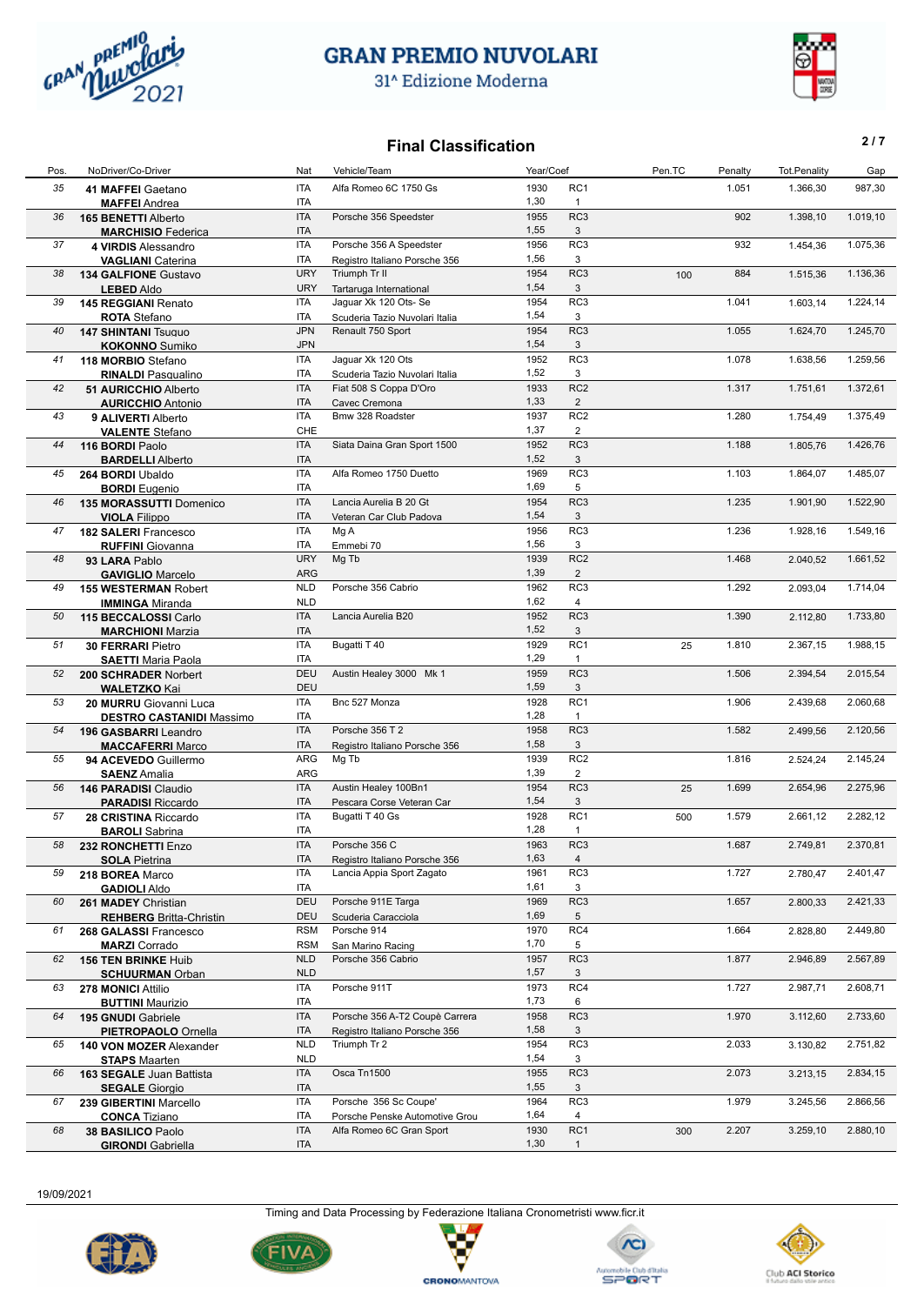

 $\overline{\phantom{a}}$ 

## **GRAN PREMIO NUVOLARI**

31^ Edizione Moderna



## **Final Classification 3/7**

Pos. NoDriver/Co-Driver North Nat Vehicle/Team Nat Year/Coef Year/Coef Pen.TC Penalty Tot.Penality Gap

| 69  | 34 CAVALLI Arturo                  | ITA        | Alfa Romeo 6C 1750 Ss          | 1929         | RC <sub>1</sub>      |     | 2.546 | 3.284,34 | 2.905,34 |
|-----|------------------------------------|------------|--------------------------------|--------------|----------------------|-----|-------|----------|----------|
|     | <b>PEZZOTTI Petronilla</b>         | <b>ITA</b> |                                | 1,29         | $\mathbf{1}$         |     |       |          |          |
| 70  | 235 FERRACIN Bruno                 | <b>ITA</b> | Porsche 356 Sc                 | 1964         | RC3                  |     | 2.016 | 3.306,24 | 2.927,24 |
|     | <b>FERRACIN Filippo</b>            | <b>ITA</b> | Serenissima Storica            | 1,64         | $\overline{4}$       |     |       |          |          |
| 71  | 123 POLOTTI Franco                 | <b>ITA</b> | Jaguar Xk120 Ots Se            | 1953         | RC3                  |     | 2.201 | 3.367,53 | 2.988,53 |
|     | <b>BAIGUERA Maurizio</b>           | <b>ITA</b> |                                | 1,53         | 3                    |     |       |          |          |
| 72  | <b>43 LOUWMAN VAN DORTH Josine</b> | <b>NLD</b> | Alfa Romeo Roadster 6C 1750 Gs | 1931         | RC <sub>2</sub>      |     | 2.606 | 3.413,86 | 3.034,86 |
|     | <b>VEHMEYER Marielle</b>           | <b>NLD</b> | The Houtkamp Collection Team   | 1,31         | $\overline{2}$       |     |       |          |          |
| 73  | 188 PELLADONI Federico             | <b>ITA</b> | Alfa Romeo 1900Super           | 1957         | RC3                  |     | 2.178 | 3.419,46 | 3.040,46 |
|     | <b>GAIONI</b> Andrea               | ITA        |                                | 1,57         | 3                    |     |       |          |          |
| 74  | 129 OLTHOF Pieter                  | <b>NLD</b> | Jaguar Xk 120 Ots Se           | 1954         | RC <sub>3</sub>      |     | 2.250 | 3.465,00 | 3.086,00 |
|     | <b>OLTHOF Lars</b>                 | <b>NLD</b> | The Houtkamp Collection Team   | 1,54         | 3                    |     |       |          |          |
| 75  | 273 BERNAUER Helmut                | <b>AUT</b> | Ferrari Dino 246 Gt            | 1972         | RC4                  |     | 2.036 | 3.501,92 | 3.122,92 |
|     | <b>BUSCHEK Brigitte</b>            | <b>AUT</b> |                                | 1,72         | 6                    |     |       |          |          |
| 76  | 79 QUESTER Dieter                  | <b>AUT</b> | <b>Bmw 328</b>                 | 1937         | RC <sub>2</sub>      |     | 2.652 | 3.633,24 | 3.254,24 |
|     | <b>SCHOTT Karl-Heinz</b>           | <b>AUT</b> |                                | 1,37         | $\overline{2}$       |     |       |          |          |
| 77  | 103 BERTAZZA Marino                | <b>ITA</b> | Fiat Stella Alpina Monviso     | 1947         | RC <sub>2</sub>      |     | 2.533 | 3.723,51 | 3.344,51 |
|     | <b>FUSELLI</b> Grazia              | ITA        | Club Orobico Bergamo Corse     | 1,47         | 3                    |     |       |          |          |
| 78  | 112 PIESCH Christian               | DEU        | Jaguar Xk 120 C - C-Type       | 1952         | RC3                  |     | 2.474 | 3.760,48 | 3.381,48 |
|     | <b>LINHARDT</b> Thomas             | DEU        |                                | 1,52         | 3                    |     |       |          |          |
| 79  | 106 HUG Rudolf                     | CHE        | <b>Healey Westland</b>         | 1950         | RC <sub>2</sub>      |     | 2.507 | 3.760,50 | 3.381,50 |
|     | <b>HUG</b> Heidi                   | CHE        |                                | 1,50         | 3                    |     |       |          |          |
| 80  |                                    | <b>ITA</b> | Porsche 911 T/B                | 1969         | RC <sub>3</sub>      |     | 2.254 | 3.809,26 | 3.430,26 |
|     | 263 AMODEO Giandomenico            | <b>ITA</b> |                                | 1,69         | 5                    |     |       |          |          |
|     | <b>DE PANI</b> Francesco           | <b>ITA</b> | Scuderia Milano Autostoriche   |              | RC3                  |     |       |          |          |
| 81  | 265 CIPRANDI Paolo                 |            | Opel Gt                        | 1969<br>1,69 |                      |     | 2.258 | 3.816,02 | 3.437,02 |
|     | <b>CIPRANDI</b> Camillo            | <b>ITA</b> | Milano Autostoriche            |              | 5                    |     |       |          |          |
| 82  | 213 BRUSE Christian                | <b>DEU</b> | Porsche 356 B /1600 Drauz Roas | 1960         | RC3                  |     | 2.425 | 3.880,00 | 3.501,00 |
|     | <b>MAINO</b> William               | DEU        | Colpani Motori                 | 1,60         | 3                    |     |       |          |          |
| 83  | 262 ZANARDI Claudio                | ITA        | Fiat Dino                      | 1969         | RC3                  |     | 2.299 | 3.885,31 | 3.506,31 |
|     | <b>BIZIOLI</b> Andrea              | <b>ITA</b> |                                | 1,69         | 5                    |     |       |          |          |
| 84  | 191 TALAMINI Tobia                 | <b>ITA</b> | Porsche 356A T1                | 1956         | RC <sub>3</sub>      |     | 2.641 | 4.119,96 | 3.740,96 |
|     | <b>CANESTRELLI Claudia</b>         | <b>ITA</b> | Registro Italiano Porsche 356  | 1,56         | 3                    |     |       |          |          |
| 85  | 32 DESERTI Olindo                  | <b>ITA</b> | Lancia Lambda                  | 1929         | RC1                  |     | 3.220 | 4.153,80 | 3.774,80 |
|     | <b>DE MARCO Maurizio</b>           | ITA        | Milano Autostoriche            | 1,29         | $\mathbf{1}$         |     |       |          |          |
| 86  | 227 RACK Michael                   | <b>DEU</b> | Jaguar E-Type 3.8 Serie 1      | 1963         | RC <sub>3</sub>      |     | 2.557 | 4.167,91 | 3.788,91 |
|     | <b>SCHREIBER Markus</b>            | DEU        |                                | 1,63         | $\overline{4}$       |     |       |          |          |
| 87  | <b>46 BRENDOLAN Stefano</b>        | <b>ITA</b> | Fiat 514 Sport Spider Mm       | 1931         | RC <sub>2</sub>      |     | 3.254 | 4.262,74 | 3.883,74 |
|     | <b>CORBETTA Marco</b>              | ITA        | Registro Italiano Porsche 356  | 1,31         | $\overline{2}$       |     |       |          |          |
| 88  | 233 GREWE Heinz-Juergen            | DEU        | Fiat 1600 S Osca               | 1964         | RC <sub>3</sub>      |     | 2.633 | 4.318,12 | 3.939,12 |
|     | <b>FRANKEN Jutta</b>               | <b>DEU</b> | Scuderia Caracciola            | 1,64         | $\overline{4}$       |     |       |          |          |
| 89  | 53 KRUSE Hagen                     | DEU        | <b>Riley Gamecock</b>          | 1933         | RC <sub>2</sub>      | 300 | 2.949 | 4.321,17 | 3.942,17 |
|     | <b>BITTKOW</b> Frank               | DEU        | Scuderia Caracciola            | 1,33         | $\overline{2}$       |     |       |          |          |
| 90  | 190 RIGO Orazio                    | <b>ITA</b> | Mercedes SI250                 | 1967         | RC3                  |     | 2.628 | 4.388,76 | 4.009,76 |
|     | <b>RIGO</b> Giovanni               | <b>ITA</b> | Scuderia Tazio Nuvolari Italia | 1,67         | 5                    |     |       |          |          |
| 91  | 234 ERHARDT Hans George            | DEU        | Porsche 356                    | 1964         | RC3                  |     | 2.739 | 4.491,96 | 4.112,96 |
|     | <b>ILLIG</b> Jurgen                | DEU        |                                | 1,64         | 4                    |     |       |          |          |
| 92  | <b>187 RAPPALLINI Martin</b>       | <b>ARG</b> | Triumph Tr3A                   | 1957         | RC <sub>3</sub>      | 100 | 2.819 | 4.582,83 | 4.203,83 |
|     | <b>SPINA Luis Pedro</b>            | ARG        | Tartaruga International        | 1,57         | 3                    |     |       |          |          |
| 93  | <b>128 HENRICHS Wulf</b>           | DEU        | Jaguar Xk 140 Se Ots           | 1954         | RC3                  |     | 3.097 | 4.769,38 | 4.390,38 |
|     |                                    | DEU        |                                | 1,54         | 3                    |     |       |          |          |
| 94  | <b>WEICHSER Elke</b>               | ITA        | Alfa Romeo Giulia Spider       | 1962         | RC3                  |     | 2.954 | 4.785,48 | 4.406,48 |
|     | 225 CIPOLLA Davide                 |            |                                | 1,62         |                      |     |       |          |          |
|     | <b>SALOMONI Vanessa</b>            | ITA<br>DEU | Lagonda M45                    | 1934         | 4<br>RC <sub>2</sub> |     |       |          |          |
| 95  | <b>57 DIEKMANN Michael</b>         | DEU        |                                | 1,34         | $\overline{2}$       |     | 3.613 | 4.841,42 | 4.462,42 |
|     | <b>LANG Ulrich</b>                 |            | Scuderia Caracciola            |              |                      |     |       |          |          |
| 96  | 189 GIORGI Giorgio                 | ITA        | Mg Mga                         | 1957         | RC <sub>3</sub>      | 50  | 3.099 | 4.943,93 | 4.564,93 |
|     | <b>MALASPINA Costantino</b>        | ITA        | Vcc Carducci                   | 1,57         | 3                    |     |       |          |          |
| 97  | 107 DEFARES Rob                    | <b>NLD</b> | Cisitalia 202 B Cabriolet      | 1950         | RC <sub>2</sub>      |     | 3.351 | 5.026,50 | 4.647,50 |
|     | <b>STRUYCKEN Volkert</b>           | <b>NLD</b> |                                | 1,50         | 3                    |     |       |          |          |
| 98  | 66 GOLM Stephan                    | <b>DEU</b> | Bmw 319/1                      | 1935         | RC <sub>2</sub>      | 100 | 3.726 | 5.165,10 | 4.786,10 |
|     | <b>PINKWART</b> Wolfram            | DEU        | Scuderia Caracciola            | 1,35         | $\overline{2}$       |     |       |          |          |
| 99  | 167 GIERAT Marcin                  | POL        | Jaguar Xk 140 Fhc              | 1955         | RC3                  |     | 3.369 | 5.221,95 | 4.842,95 |
|     | <b>GIERAT</b> Marzena              | POL        |                                | 1,55         | 3                    |     |       |          |          |
| 100 | 220 NOLL Michael                   | <b>DEU</b> | Porsche 356 B T6 Cabriolet     | 1961         | RC <sub>3</sub>      |     | 3.247 | 5.227,67 | 4.848,67 |
|     | <b>GONSKA Marcus</b>               | DEU        |                                | 1,61         | 3                    |     |       |          |          |
| 101 | 117 COMINI Andrea                  | <b>ITA</b> | Alvis Sport Compressor         | 1952         | RC3                  | 300 | 3.179 | 5.288,08 | 4.909,08 |
|     | <b>COMINI</b> Federica             | ITA        | Emmebi 70                      | 1,52         | 3                    |     |       |          |          |
| 102 | 160 FILIUS Cornis                  | <b>NLD</b> | Fiat 1100 103 Mm Berlina       | 1955         | RC3                  |     | 3.517 | 5.451,35 | 5.072,35 |
|     | <b>FILIUS-VAN STRAALEN Maria</b>   | <b>NLD</b> | Residentie Rally Team          | 1,55         | 3                    |     |       |          |          |

19/09/2021







Ę v

**CRONOMANTOVA** 



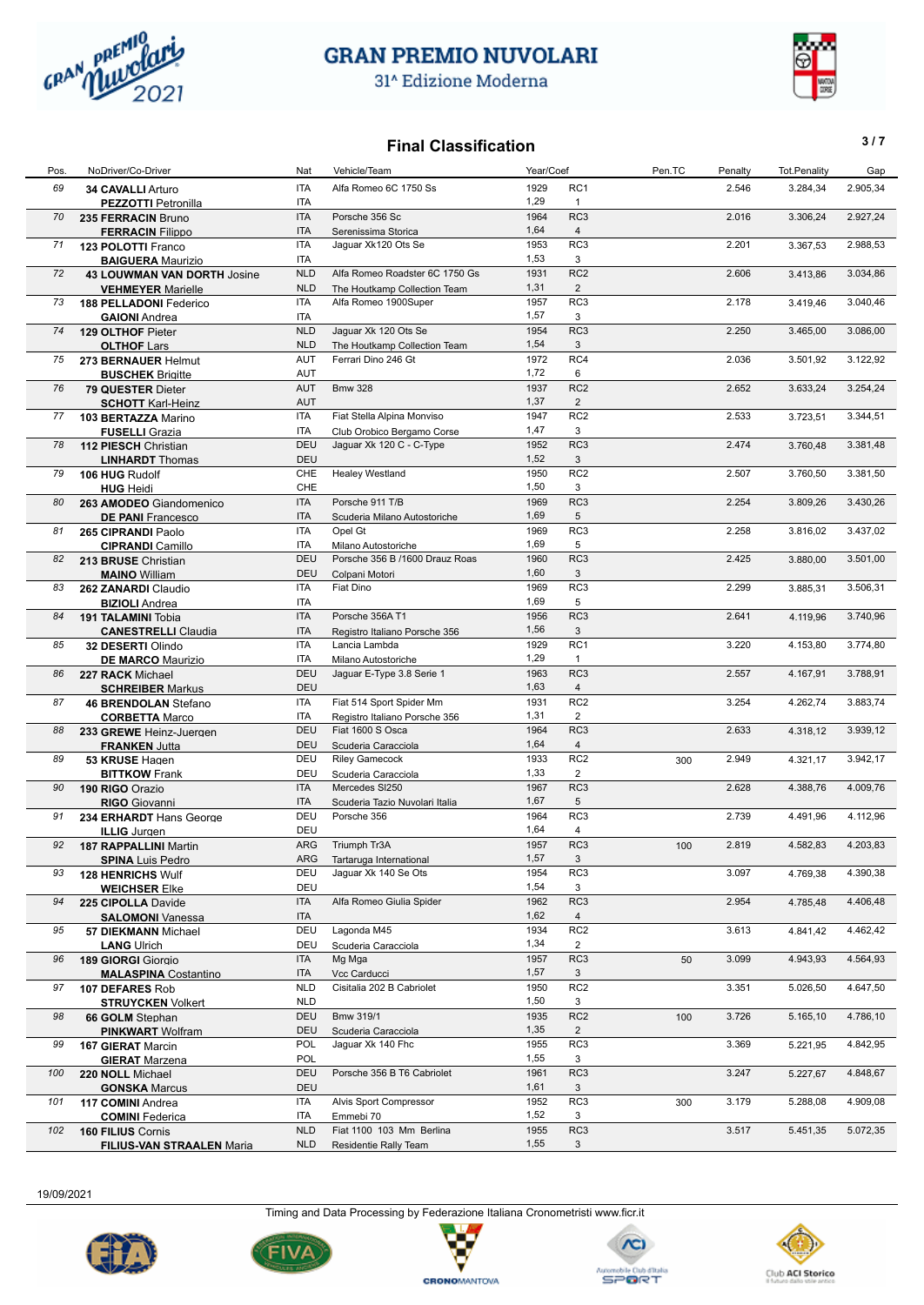

**BOTAY** Eugen

## **GRAN PREMIO NUVOLARI**

31<sup>^</sup> Edizione Moderna



3.590

#### **Final Classification 4/7** Pos. NoDriver/Co-Driver Nat Vehicle/Team Nat Vehicle/Team Year/Coef Pen.TC Penalty Tot.Penality Gap

AUT 5.149,60

RC3

1,54

103 **132 NEMEC** Heiner **103 132 NEMEC** Heiner **Jaguar Xk 140 Se Ots** 5.528,60 **1954** RC3 **13.590 5.528,60 BOTAY** Eugen **1.54 1.54 1.54 3** 

 $AUT$  3

| 104 | 92 GOTTGENS Wim                                      | <b>NLD</b> | Bmw 327/28 Sportcoupe          | 1939 | RC <sub>2</sub>         |     | 4.006 | 5.568,34 | 5.189,34 |
|-----|------------------------------------------------------|------------|--------------------------------|------|-------------------------|-----|-------|----------|----------|
|     | <b>KISTEMAKER Geert</b>                              | <b>NLD</b> | The Houtkamp Collection Team   | 1,39 | $\overline{2}$          |     |       |          |          |
| 105 | 131 JANSSENS Bruno                                   | <b>BEL</b> | Jaguar Xk 120 Ots Se           | 1954 | RC3                     |     | 3.671 | 5.653,34 | 5.274,34 |
|     | <b>ROGIEST Olivier</b>                               | <b>BEL</b> | The Houtkamp Collection Team   | 1,54 | 3                       |     |       |          |          |
| 106 | 257 GUALDI Joel                                      | <b>ITA</b> | Jaguar C-Type                  | 1968 | RC3                     |     | 3.386 | 5.688,48 | 5.309,48 |
|     | <b>TURCHI</b> Marco                                  | <b>ITA</b> | Scuderia Tazio Nuvolari Italia | 1,68 | 5                       |     |       |          |          |
| 107 | 197 GOTTGENS Joost                                   | <b>NLD</b> | Porsche 356A                   | 1959 | RC3                     | 25  | 3.611 | 5.781,24 | 5.402,24 |
|     | <b>AUKEMA</b> Maarten                                | <b>NLD</b> | The Houtkamp Collection Team   | 1,59 | 3                       |     |       |          |          |
| 108 | 258 TASSELLI Giancarlo                               | <b>ITA</b> | Lotus Elan S4                  | 1965 | RC <sub>3</sub>         | 25  | 3.578 | 5.944,95 | 5.565,95 |
|     | <b>TASSELLI Niccolo'</b>                             | <b>ITA</b> | Scuderia Tazio Nuvolari Italia | 1,65 | $\overline{4}$          |     |       |          |          |
| 109 | 141 ZILKENS Johannes                                 | DEU        | Jaguar Xk 120 Ots Se           | 1954 | RC3                     | 100 | 3.851 | 6.084,54 | 5.705,54 |
|     | <b>HEHN Robert</b>                                   | DEU        | Scuderia Colonia               | 1,54 | 3                       |     |       |          |          |
| 110 | 208 BRESCIANI Vittorio                               | ITA        | <b>Austin Healey Bn4L</b>      | 1959 | RC3                     |     | 3.859 | 6.135,81 | 5.756,81 |
|     | <b>FERRARI Roberto</b>                               | <b>ITA</b> | Mirabella                      | 1,59 | 3                       |     |       |          |          |
| 111 | 252 GRAIDI Stefano                                   | CHE        | Jaguar Etype 4.2               | 1967 | RC <sub>3</sub>         |     | 3.689 | 6.160,63 | 5.781,63 |
|     | <b>SANDBERG Lars</b>                                 | <b>NOR</b> | Team Essenzia Family Office    | 1,67 | 5                       |     |       |          |          |
| 112 | 166 ZANOTTI Alceo                                    | <b>ITA</b> | Fiat 1100/103 Tv               | 1955 | RC <sub>3</sub>         |     | 4.025 | 6.238,75 | 5.859,75 |
|     | <b>GUIDI</b> Amedeo                                  | <b>ITA</b> | Classic Team Asd               | 1,55 | 3                       |     |       |          |          |
| 113 |                                                      | ITA        | Fiat 1100/103                  | 1955 | RC3                     |     | 4.098 | 6.351,90 | 5.972,90 |
|     | 164 VENEZIANO Giovanni                               | ITA        |                                | 1,55 | 3                       |     |       |          |          |
|     | <b>VENEZIANO Marzia</b>                              |            |                                | 1935 | RC <sub>2</sub>         |     |       |          |          |
| 114 | <b>56 THIEME</b> Mark                                | <b>NLD</b> | Bentley 3,5 Litre              |      |                         |     | 5.125 | 6.918,75 | 6.539,75 |
|     | <b>VAN VLEUTEN Louise</b>                            | <b>NLD</b> |                                | 1,35 | $\overline{2}$          |     |       |          |          |
| 115 | 192 GUERRA Francesco                                 | ITA        | Lancia Appia II Serie          | 1957 | RC3                     |     | 4.442 | 6.973,94 | 6.594,94 |
|     | <b>FERRARI</b> Luisa                                 | ITA        |                                | 1,57 | 3                       |     |       |          |          |
| 116 | 272 CAPRA Giovanni                                   | <b>ITA</b> | Alfa Romeo Giulia Spider Veloc | 1971 | RC4                     |     | 4.285 | 7.327,35 | 6.948,35 |
|     | <b>BRUSON</b> Stefano                                | <b>ITA</b> | Amams Tazio Nuvolari           | 1,71 | 5                       |     |       |          |          |
| 117 | 76 CRISTIANO Paolo Cesare                            | ITA        | Mg Ta                          | 1936 | RC <sub>2</sub>         | 100 | 5.334 | 7.390,24 | 7.011,24 |
|     | <b>TOSI</b> Ennio                                    | ITA        | <b>Brescia Corse</b>           | 1,36 | $\overline{2}$          |     |       |          |          |
| 118 | 137 LANDERL Klaus                                    | <b>AUT</b> | Arnolt Bristol 404/X/3067 404  | 1954 | RC3                     | 100 | 4.777 | 7.510,58 | 7.131,58 |
|     | <b>LUGSTEINER Kenny</b>                              | <b>AUT</b> |                                | 1,54 | 3                       |     |       |          |          |
| 119 | 23 VERHAREN Tini Augstinus                           | <b>NLD</b> | Lancia Lambda                  | 1927 | RC1                     |     | 6.094 | 7.739,38 | 7.360,38 |
|     | <b>OSKAM Dick</b>                                    | <b>NLD</b> | The Houtkamp Collection Team   | 1,27 | $\mathbf{1}$            |     |       |          |          |
| 120 | 179 GROENEWEGEN Frederik                             | <b>DEU</b> | Jaguar Xk140 Ots               | 1956 | RC3                     |     | 4.967 | 7.748,52 | 7.369,52 |
|     | <b>BECKERS</b> Bioern                                | DEU        | The Houtkamp Collection Team   | 1,56 | 3                       |     |       |          |          |
| 121 | 108 MUSSETTO Vincenzo                                | ITA        | Jaguar Xk120 Ots Alloy         | 1950 | RC <sub>2</sub>         |     | 5.216 | 7.824,00 | 7.445,00 |
|     | <b>MUSSETTO Nicolo' Maria</b>                        | ITA        |                                | 1,50 | 3                       |     |       |          |          |
| 122 | <b>181 PENITENTI Davide Spartaco</b>                 | <b>ITA</b> | Mercedes 250 Se Coupe'         | 1965 | RC <sub>3</sub>         |     | 4.777 | 7.882,05 | 7.503,05 |
|     | <b>PENITENTI Matteo</b>                              | ITA        | Scuderia Tazio Nuvolari Italia | 1,65 | $\overline{4}$          |     |       |          |          |
| 123 | 244 BETOCCHI Marco Giuseppe                          | <b>ITA</b> | Alfa Romeo Giulia Gt Veloce    | 1966 | RC3                     |     | 4.749 | 7.883,34 | 7.504,34 |
|     | <b>TOMAIUOLO</b> Rossella                            | ITA        |                                | 1,66 | 5                       |     |       |          |          |
| 124 | 148 MOLLEMA Hette                                    | <b>NLD</b> | Porsche 356                    | 1955 | RC3                     |     | 5.195 | 8.052,25 | 7.673,25 |
|     | <b>KLOOSTERHUIS Danny</b>                            | <b>NLD</b> | The Houtkamp Collection Team   | 1,55 | 3                       |     |       |          |          |
| 125 |                                                      | CHE        | Aston Martin Db MkIII          | 1957 | RC3                     |     | 5.185 | 8.140.45 | 7.761,45 |
|     | <b>186 AESCHLIMANN Rolf</b><br><b>DE MOURA Paulo</b> | CHE        |                                | 1,57 | 3                       |     |       |          |          |
|     |                                                      | <b>DEU</b> |                                | 1955 | RC3                     |     | 5.250 |          | 7.797,25 |
| 126 | <b>153 LACKERBAUER Carlo</b>                         |            | Austin Healey Bn1/100 Lemans   | 1,55 |                         | 25  |       | 8.176,25 |          |
|     | <b>FUCHS Elke</b>                                    | DEU        |                                |      | 3                       |     |       |          |          |
| 127 | 82 FRY Nicholas                                      | GBR        | Aston Martin Speed Model       | 1937 | RC <sub>2</sub>         | 100 | 5.982 | 8.332,34 | 7.953,34 |
|     | <b>BLAKEMORE Robert</b>                              | GBR        | Ecurie Bertelli                | 1,37 | $\overline{\mathbf{c}}$ |     |       |          |          |
| 128 | 180 ROVESTA Guido                                    | <b>ITA</b> | Mercedes 190 SI                | 1956 | RC3                     |     | 5.572 | 8.692,32 | 8.313,32 |
|     | <b>TALASSI Paola</b>                                 | ITA        | Scuderia Tazio Nuvolari Italia | 1,56 | 3                       |     |       |          |          |
| 129 | 168 BERTOLOTTI Giuliano                              | ITA        | Porsche 356 Speedster          | 1955 | RC3                     | 100 | 5.619 | 8.864,45 | 8.485,45 |
|     | <b>PRANDELLI</b> Michele                             | ITA        |                                | 1,55 | 3                       |     |       |          |          |
| 130 | 104 AMIDEI Carlo Alberto                             | ITA        | Jaguar Xk 120 Ots              | 1949 | RC <sub>2</sub>         |     | 5.962 | 8.883,38 | 8.504,38 |
|     | <b>MALAGOLI</b> Francesca                            | ITA        | Scuderia Internazionale        | 1,49 | 3                       |     |       |          |          |
| 131 | 253 NIJHOF Rob                                       | <b>NLD</b> | Austin Healey 3000 Mk III      | 1967 | RC3                     | 100 | 5.258 | 8.947,86 | 8.568,86 |
|     | <b>DEN ENGELSMAN Mila</b>                            | <b>NLD</b> |                                | 1,67 | 5                       |     |       |          |          |
| 132 | 276 THOMAS Gerhard                                   | <b>DEU</b> | Maserati Bora                  | 1972 | RC4                     |     | 5.380 | 9.253,60 | 8.874,60 |
|     | <b>THOMAS Beatrice</b>                               | DEU        | Scuderia Internazionale        | 1,72 | 6                       |     |       |          |          |
| 133 | 226 ZANARDI Paolo                                    | ITA        | Mercedes 300 SI Roadster       | 1962 | RC3                     | 300 | 5.418 | 9.263,16 | 8.884,16 |
|     | <b>FASSI</b> Giovanni                                | ITA        |                                | 1,62 | 4                       |     |       |          |          |
| 134 | 229 MAGANZINI Thomas                                 | ITA        | Lancia Appia 3 Serie           | 1963 | RC3                     | 300 | 5.497 | 9.449,11 | 9.070,11 |
|     | <b>COLLINI</b> Federica                              | ITA        | Classic Team Asd               | 1,63 | $\overline{4}$          |     |       |          |          |
| 135 | 209 SPAGGIARI Enrico                                 | ITA        | Austin Healey Sprite Mk.1      | 1959 | RC3                     |     | 6.247 | 9.932,73 | 9.553,73 |
|     | <b>SPAGGIARI</b> Andrea                              | ITA        | Hcc Verona                     | 1,59 | 3                       |     |       |          |          |
| 136 |                                                      | <b>DEU</b> | Bentley 4 1/4 Litre Roadster S | 1937 | RC <sub>2</sub>         |     | 7.278 | 9.970,86 | 9.591,86 |
|     | 58 FISCHER Kai                                       |            |                                |      |                         |     |       |          |          |

19/09/2021

Timing and Data Processing by Federazione Italiana Cronometristi www.ficr.it

۲

**CRONOMANTOVA** 

DEU 2



**HIRSCH** Nicolaus





1937 RC2 1,37

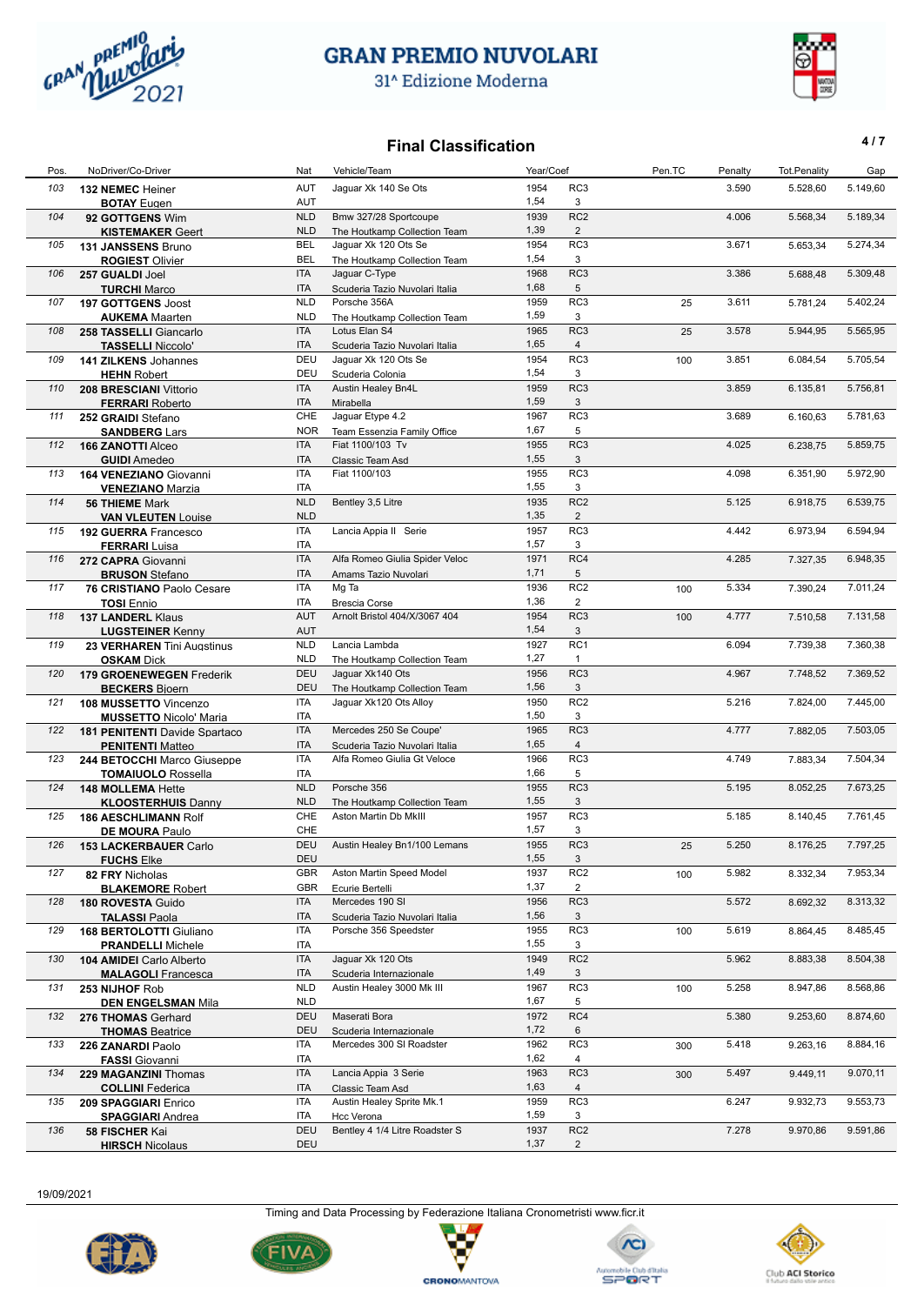

## **GRAN PREMIO NUVOLARI**

31<sup>^</sup> Edizione Moderna



6.543

#### **Final Classification 5/7**

Pos. NoDriver/Co-Driver Nat Vehicle/Team Year/Coef Pen.TC Penalty Tot.Penality Gap 137 **178 KUIPER** Rutger **10.207,08 10.207,08 12.82,08 NLD** Austin Healey 100 Le Mans 1956 RC3 6.543 **10.207,08** 9.828,08

1956 RC3 1,56

|     | <b>KUIPER Hendrik</b>             | <b>NLD</b> | The Houtkamp Collection Team       | 1,56 | 3               |     |        |           |           |
|-----|-----------------------------------|------------|------------------------------------|------|-----------------|-----|--------|-----------|-----------|
| 138 | 216 CECCARDI Antonella            | <b>ITA</b> | Fiat 1200 Cabriolet                | 1961 | RC <sub>3</sub> | 100 | 6.874  | 11.228,14 | 10.849,14 |
|     | <b>CECCARDI Silvia</b>            | <b>ITA</b> | Classic Team Asd                   | 1,61 | 3               |     |        |           |           |
| 139 | 157 DEN HARTOG Gerian             | <b>NLD</b> | Porsche 356 Cabrio                 | 1957 | RC3             | 275 | 6.900  | 11.264,75 | 10.885,75 |
|     | <b>BARENTS Renate</b>             | <b>NLD</b> |                                    | 1,57 | 3               |     |        |           |           |
| 140 | 248 HAUX Matthias                 | DEU        | Fiat Dino Spider 2000              | 1967 | RC <sub>3</sub> |     | 6.769  | 11.304,23 | 10.925,23 |
|     | <b>HAUX</b> Valeska               | DEU        | Scuderia Caracciola                | 1,67 | 5               |     |        |           |           |
| 141 | 71 PETER Michael                  | DEU        | <b>Bmw 328</b>                     | 1936 | RC <sub>2</sub> | 225 | 8.140  | 11.376,40 | 10.997,40 |
|     | <b>PETER Etienne</b>              | DEU        | Scuderia Caracciola                | 1,36 | $\overline{2}$  |     |        |           |           |
| 142 | 193 DE POLI Sandro Marco          | <b>ITA</b> | Austin Healey 100/6 Bn4            | 1957 | RC <sub>3</sub> |     | 7.248  | 11.379,36 | 11.000,36 |
|     | <b>RANDONE</b> Giordano           | <b>ITA</b> | Cmae Squadra Corse                 | 1,57 | 3               |     |        |           |           |
| 143 | 205 VON JOEST August              | DEU        | Aston Martin Db 2/4 Mk III         | 1959 | RC <sub>3</sub> |     | 7.169  | 11.398,71 | 11.019,71 |
|     | <b>WASMUTH Pieter</b>             | DEU        |                                    | 1,59 | 3               |     |        |           |           |
| 144 | 199 MAY Alexander                 | DEU        | Bmw 507 Roadser                    | 1959 | RC <sub>3</sub> | 100 | 7.130  | 11.495,70 | 11.116,70 |
|     |                                   | DEU        |                                    | 1,59 | 3               |     |        |           |           |
| 145 | <b>MAY Michael</b>                | DEU        | Maserati A6 1500                   | 1949 | RC <sub>2</sub> | 225 | 7.505  | 11.517,70 | 11.138,70 |
|     | 105 GROENEWEGEN Frank             | <b>BEL</b> |                                    | 1,49 | 3               |     |        |           |           |
|     | <b>MEEWIS Adolf</b>               |            | The Houtkamp Collection Team       |      | RC <sub>3</sub> |     |        |           |           |
| 146 | 154 WESTERMAN Bart                | <b>NLD</b> | Porsche 356 Cabrio                 | 1956 |                 |     | 7.447  | 11.617,32 | 11.238,32 |
|     | <b>GONG Fang</b>                  | <b>NLD</b> |                                    | 1,56 | 3               |     |        |           |           |
| 147 | 138 DOVAT Orlando                 | <b>URY</b> | Jaguar Xk120Ots                    | 1954 | RC <sub>3</sub> |     | 7.832  | 12.061,28 | 11.682,28 |
|     | <b>GIANOLA</b> Lorenzo            | <b>URY</b> | Tartaruga International            | 1,54 | 3               |     |        |           |           |
| 148 | 101 CARENZI Valter                | <b>ITA</b> | Fiat Barchetta 1100S               | 1946 | RC <sub>2</sub> | 100 | 8.357  | 12.347,22 | 11.968,22 |
|     | <b>CARENZI</b> Andrea             | <b>ITA</b> | Scuderia Castellotti               | 1,46 | $\overline{2}$  |     |        |           |           |
| 149 | <b>68 KIEFFER Robert</b>          | <b>LUX</b> | Austin Healey 100/4                | 1955 | RC <sub>3</sub> | 100 | 8.018  | 12.582,90 | 12.203,90 |
|     | <b>THIRY</b> Michele              | <b>LUX</b> |                                    | 1,55 | 3               |     |        |           |           |
| 150 | <b>177 DUMOLIN Bruno</b>          | <b>BEL</b> | Mercedes 190SI                     | 1956 | RC <sub>3</sub> | 100 | 8.116  | 12.816,96 | 12.437,96 |
|     | <b>VERHELST</b> Steven            | <b>BEL</b> | The Houtkamp Collection Team       | 1,56 | 3               |     |        |           |           |
| 151 | <b>158 VAN MAANEN Floris</b>      | <b>NLD</b> | Porsche 356 Cabrio                 | 1964 | RC <sub>3</sub> | 150 | 7.689  | 12.855,96 | 12.476,96 |
|     | <b>ENGELSMA Hans</b>              | <b>NLD</b> |                                    | 1,64 | $\overline{4}$  |     |        |           |           |
| 152 | 255 THIERBACH Helmut              | DEU        | Daimler Benz 280Se Cabrio W111     | 1968 | RC <sub>3</sub> |     | 7.705  | 12.944,40 | 12.565,40 |
|     | <b>THIERBACH Lisa</b>             | DEU        |                                    | 1,68 | 5               |     |        |           |           |
| 153 | 113 GEITNER Andreas               | DEU        | Lancia Aurelia B21                 | 1952 | RC <sub>3</sub> |     | 8.541  | 12.982,32 | 12.603,32 |
|     | <b>BIELLA</b> Santino             | DEU        |                                    | 1,52 | 3               |     |        |           |           |
| 154 | 281 GALLMANN Gerhard              | <b>DEU</b> | Daimler Benz R 107                 | 1976 | RC4             | 300 | 7.117  | 13.053,92 | 12.674,92 |
|     | <b>GALLMANN Marcu</b>             | DEU        | Scuderia Internazionale            | 1,76 | 6               |     |        |           |           |
| 155 | 72 MIDDLETON Alan                 | <b>GBR</b> | Aston Martin Speed Model           | 1936 | RC <sub>2</sub> | 150 | 9.488  | 13.107,68 | 12.728,68 |
|     | <b>MIDDLETON Robert Alexander</b> | <b>GBR</b> | Ecurie Bertelli                    | 1,36 | $\overline{2}$  |     |        |           |           |
| 156 | 78 BRUNK Wolfgang                 | DEU        | <b>Riley Preston</b>               | 1937 | RC <sub>2</sub> |     | 9.711  | 13.304,07 | 12.925,07 |
|     |                                   | DEU        |                                    | 1,37 | $\overline{2}$  |     |        |           |           |
| 157 | <b>SCHAUFELBERGER Heiner</b>      | DEU        | Jaguar E-Type Series 1, Outsid     | 1961 | RC3             | 300 | 8.347  | 13.921,67 | 13.542,67 |
|     | 219 BIEDERMANN Jan-Philipp        | DEU        |                                    | 1,61 | 3               |     |        |           |           |
|     | <b>BIEDERMANN</b> Francesco       |            | Scuderia Internazionale            | 1959 | RC <sub>3</sub> |     | 8.441  |           |           |
| 158 | 201 MALAGOLI Gabriele             | <b>ITA</b> | Mg A                               |      |                 | 350 |        | 13.977,69 | 13.598,69 |
|     | <b>ZAPPA Pierangelo</b>           | <b>ITA</b> | Scuderia Internazionale            | 1,59 | 3               |     |        |           |           |
| 159 | 236 BAUMANN Wolf-Dieter           | DEU        | Shelby Cobra                       | 1964 | RC3             | 100 | 8.549  | 14.184,36 | 13.805,36 |
|     | <b>BAUMANN</b> Christina          | DEU        | Scuderia Internazionale            | 1,64 | $\overline{4}$  |     |        |           |           |
| 160 | 80 LECHNER Stefan                 | <b>DEU</b> | <b>Bentley Derby Sport Special</b> | 1937 | RC <sub>2</sub> | 100 | 10.533 | 14.567,21 | 14.188,21 |
|     | <b>KÜRMEIER-LECHNER Bettina</b>   | DEU        |                                    | 1,37 | $\overline{2}$  |     |        |           |           |
| 161 | 159 LESSCHER Hans                 | <b>NLD</b> | Porsche 356 Cabrio                 | 1963 | RC3             | 25  | 9.596  | 15.682,23 | 15.303,23 |
|     | <b>LESSCHER Marielle</b>          | <b>NLD</b> |                                    | 1,63 | 4               |     |        |           |           |
| 162 | 243 ZIEGNER Klaus                 | <b>DEU</b> | Mercedes Benz 230 SI               | 1966 | RC3             | 100 | 9.378  | 15.733,48 | 15.354,48 |
|     | <b>ZIEGNER Georg</b>              | DEU        |                                    | 1,66 | 5               |     |        |           |           |
| 163 | 142 CHERSEVANI Paolo Maria        | ITA        | <b>Arnolt Bristol Bolide</b>       | 1954 | RC3             |     | 10.228 | 15.751,12 | 15.372,12 |
|     | DE CASTELLO Valentino             | ITA        | Scuderia Tazio Nuvolari Italia     | 1,54 | 3               |     |        |           |           |
| 164 | 215 ABELLI Andrea                 | <b>ITA</b> | Mg Mga                             | 1960 | RC <sub>3</sub> | 100 | 10.085 | 16.296,00 | 15.917,00 |
|     | <b>RADATTA Diego</b>              | <b>ITA</b> |                                    | 1.60 | $\mathcal{R}$   |     |        |           |           |



19/09/2021











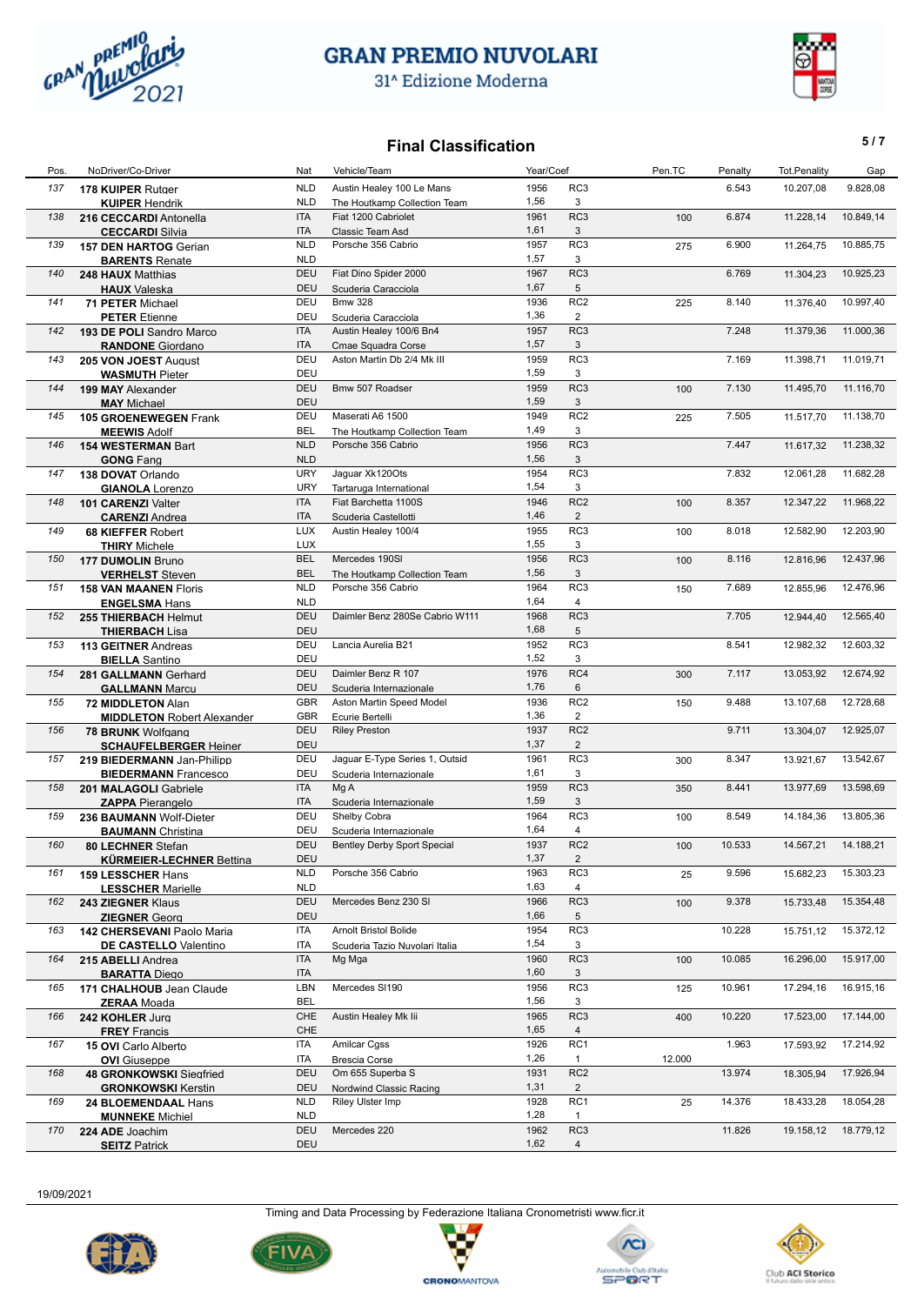

31^ Edizione Moderna



## **Final Classification** 6/7

| Pos. | NoDriver/Co-Driver                 | Nat        | Vehicle/Team                   | Year/Coef |                 | Pen.TC        | Penalty | <b>Tot.Penality</b> | Gap       |
|------|------------------------------------|------------|--------------------------------|-----------|-----------------|---------------|---------|---------------------|-----------|
| 171  | 254 JEDELOO Lou                    | <b>NLD</b> | Maserati Quattroporte          | 1967      | RC3             | 200           | 11.441  | 19.440,47           | 19.061,47 |
|      | <b>STUBBÉ Eric</b>                 | <b>NLD</b> | The Houtkamp Collection Team   | 1,67      | 5               |               |         |                     |           |
| 172  | 221 REGGIANINI Romano              | ITA        | Mg A1600                       | 1961      | RC3             |               | 12.210  | 19.658,10           | 19.279,10 |
|      | <b>CONTINI</b> Daniele             | <b>ITA</b> | San Martino Racing             | 1,61      | 3               |               |         |                     |           |
| 173  |                                    | AUT        | Porsche 911 E                  | 1973      | RC4             |               | 11.392  | 19.708,16           | 19.329,16 |
|      | 277 MOSER Reinhard                 | <b>ITA</b> |                                | 1,73      | 6               |               |         |                     |           |
|      | <b>MASSARO</b> Luca                |            |                                |           |                 |               |         |                     |           |
| 174  | 73 FEYRER Manfred                  | <b>DEU</b> | Lagonda Lg45                   | 1936      | RC <sub>2</sub> | 125           | 2.585   | 20.005,60           | 19.626,60 |
|      | <b>BURGER Christian</b>            | DEU        |                                | 1,36      | $\overline{2}$  | 12.000        |         |                     |           |
| 175  | 198 KOEHLER Wolfgang               | DEU        | Porsche 356 Convertible D      | 1959      | RC3             | 25            | 12.652  | 20.156,43           | 19.777,43 |
|      | <b>SOUREK Norbert</b>              | DEU        |                                | 1,59      | 3               |               |         |                     |           |
| 176  | 194 OERTIG Benno Emil              | CHE        | Porsche 365 A Seedster         | 1957      | RC3             |               | 12.946  | 20.325,22           | 19.946,22 |
|      | <b>OERTIG Yolanda</b>              | CHE        | Ap Racing Support              | 1,57      | 3               |               |         |                     |           |
| 177  | 176 PRESTEL Konrad                 | DEU        | Austin Healey 100 Bn2          | 1956      | RC3             | 450           | 12.589  | 20.340,84           | 19.961,84 |
|      | <b>PRESTEL</b> Sabine              | DEU        | Scuderia Caracciola            | 1,56      | 3               |               |         |                     |           |
| 178  | 260 ZIELKE Klaus                   | <b>DEU</b> | Alfa Romeo Giulia 1600 Sprint  | 1969      | RC <sub>3</sub> | 200           | 12.167  | 20.900,23           | 20.521,23 |
|      | <b>MACK Uli</b>                    | DEU        |                                | 1,69      | 5               |               |         |                     |           |
| 179  | 174 BERGER Juergen                 | DEU        | Porsche 356A Speedster 1600S   | 1956      | RC <sub>3</sub> | 250           | 13.466  | 21.396,96           | 21.017,96 |
|      | <b>BERGER Silvan</b>               | DEU        | Scuderia Caracciola            | 1,56      | 3               |               |         |                     |           |
| 180  |                                    | <b>DEU</b> | Maserati Mistral Spyder        | 1964      | RC3             | 300           | 13.087  | 21.954,68           | 21.575,68 |
|      | 237 BIEDERMANN Alexander           |            |                                | 1,64      |                 |               |         |                     |           |
|      | <b>LAU</b> Katharina               | <b>DEU</b> | Scuderia Internazionale        |           | 4               |               |         |                     |           |
| 181  | 266 CASIRAGHI Marco                | <b>MCO</b> | Fiat Dino                      | 1968      | RC3             | 200           | 13.190  | 22.495,20           | 22.116,20 |
|      | <b>BORONI</b> Mauro                | ITA        | Scuderia Internazionale        | 1,68      | 5               |               |         |                     |           |
| 182  | 214 STRUIJK Joost                  | <b>NLD</b> | Mercedes-Benz 220 Se Ponton Co | 1960      | RC <sub>3</sub> | 50            | 14.214  | 22.822,40           | 22.443,40 |
|      | <b>MUDDE</b> Mirese                | <b>NLD</b> | The Houtkamp Collection Team   | 1,60      | 3               |               |         |                     |           |
| 183  | 133 DEPRE Olivier                  | <b>BEL</b> | Jaguar Xk120                   | 1954      | RC <sub>3</sub> | 325           | 15.055  | 23.685,20           | 23.306,20 |
|      | <b>TAILLIEU</b> Laurence           | <b>BEL</b> | The Houtkamp Collection Team   | 1,54      | 3               |               |         |                     |           |
| 184  | 274 HOFFMANN Rudi                  | <b>NLD</b> | Alfa Romeo Guilia 1300 Super   | 1971      | RC4             |               | 13.963  | 23.876,73           | 23.497,73 |
|      | <b>HUISMAN Pieter-Dirk</b>         | <b>NLD</b> |                                | 1,71      | 5               |               |         |                     |           |
| 185  | 37 REBER Peter                     | CHE        | Aston Martin 15/98             | 1938      | RC <sub>2</sub> | 225           | 17.250  | 24.115,50           | 23.736,50 |
|      | <b>REBER Lotti</b>                 | CHE        | Ecurie Bertelli                | 1,38      | $\overline{2}$  |               |         |                     |           |
| 186  | 69 WOTZKA Markus                   | <b>DEU</b> | Lagonda M45 Rapide             | 1935      | RC <sub>2</sub> | 625           | 17.863  | 24.958,80           | 24.579,80 |
|      |                                    | <b>DEU</b> |                                | 1,35      | $\overline{2}$  |               |         |                     |           |
| 187  | <b>WOTZKA Sonia</b>                | CHE        | Jaguar Ss 100 3.5 L            | 1938      | RC <sub>2</sub> |               | 5.725   | 25.047,00           | 24.668,00 |
|      | 88 MUSFELD Stephan                 | CHE        |                                | 1,38      | $\overline{2}$  | 425           |         |                     |           |
|      | <b>SELG Tobias</b>                 |            |                                |           |                 | 12.000        |         |                     |           |
| 188  | 81 POST Henk                       | <b>BEL</b> | Lagonda Lg45                   | 1937      | RC <sub>2</sub> | 525           | 17.868  | 25.198,41           | 24.819,41 |
|      | <b>VERMEULEN Erik</b>              | <b>BEL</b> |                                | 1,37      | $\overline{2}$  |               |         |                     |           |
| 189  | 143 BIEDERMANN Wolfgang            | DEU        | Fiat 8V Zagato                 | 1954      | RC <sub>3</sub> | 5.500         | 10.945  | 25.325,30           | 24.946,30 |
|      | <b>BELLO-BIEDERMANN Marina</b>     | DEU        | Scuderia Internazionale        | 1,54      | 3               |               |         |                     |           |
| 190  | 42 HURWICH Joseph                  | <b>USA</b> | Aston Martin Le Mans           | 1931      | RC <sub>2</sub> | 150           | 7.639   | 25.923,59           | 25.544,59 |
|      | <b>PRATZ Sterling</b>              | <b>USA</b> | Ecurie Bertelli                | 1,31      | $\overline{2}$  | 12.000        |         |                     |           |
| 191  | 86 VAN DYCK Hans                   | <b>BEL</b> | Jaguar Ss100                   | 1937      | RC <sub>2</sub> | 275           | 18.734  | 26.042,33           | 25.663,33 |
|      | <b>SMEETS Luc</b>                  | <b>BEL</b> |                                | 1,37      | $\overline{2}$  |               |         |                     |           |
| 192  | 259 MEIJER Derk                    | <b>NLD</b> | Peugeot 504 Cabrio             | 1969      | RC <sub>3</sub> | 1.400         | 14.077  | 26.156,13           | 25.777,13 |
|      | <b>MEIJER Jaap</b>                 | <b>NLD</b> |                                | 1,69      | 5               |               |         |                     |           |
| 193  | 39 JOERG Markus                    | CHE        | Bugatti 35B                    | 1930      | RC1             | 25            | 8.616   | 26.833,30           | 26.454,30 |
|      | <b>ASCWANDEN Franz</b>             | CHE        | Team Bugatti                   | 1,30      | $\mathbf{1}$    | 12.000        |         |                     |           |
| 194  |                                    | <b>DEU</b> | Porsche 356 A Coupe            | 1959      | RC3             |               | 4.740   | 27.093,60           | 26.714,60 |
|      | 203 ARENZ Peter                    | <b>DEU</b> |                                | 1,59      | 3               | 300<br>12.000 |         |                     |           |
|      | <b>ARENZ Josef</b>                 | BEL        | Lagonda Lg45 Le Mans           | 1937      | RC <sub>2</sub> |               | 7.895   | 27.256,15           | 26.877,15 |
| 195  | 83 DE VOS Luc                      |            |                                |           |                 |               |         |                     |           |
|      | <b>MARIENS Bruno</b>               | <b>BEL</b> |                                | 1,37      | 2               | 12.000        |         |                     |           |
| 196  | 127 DE GROOT Chris                 | <b>NLD</b> | Jaguar Xk 120 Ots Se           | 1954      | RC3             | 100           | 5.616   | 27.282,64           | 26.903,64 |
|      | <b>DE GROOT Lotte</b>              | <b>NLD</b> | The Houtkamp Collection Team   | 1,54      | 3               | 12.000        |         |                     |           |
| 197  | 206 MARCOLI Federico               | ITA        | Jaguar Xk 150 Dhc              | 1959      | RC3             | 100           | 5.152   | 27.430,68           | 27.051,68 |
|      | <b>FLENGHI</b> Gianfranco          | ITA        |                                | 1,59      | 3               | 12.000        |         |                     |           |
| 198  | 139 TUSVELD Henk Rene              | <b>NLD</b> | Porsche 356 Pre-A 1600         | 1954      | RC3             | 200           | 17.830  | 27.766,20           | 27.387,20 |
|      | <b>ROETGERING Friedo</b>           | <b>NLD</b> |                                | 1,54      | 3               |               |         |                     |           |
| 199  | 204 SATINK Laurens                 | <b>NLD</b> | Jaquar Xk150Dhc                | 1959      | RC3             | 100           | 18.525  | 29.613,75           | 29.234,75 |
|      | <b>SATINK Jan</b>                  | <b>NLD</b> |                                | 1,59      | 3               |               |         |                     |           |
| 200  | 185 INGEGNO Michael                | <b>USA</b> | Fiat 600                       | 1957      | RC3             | 300           | 18.695  | 29.822,15           | 29.443,15 |
|      | <b>WHEELEY Lori</b>                | <b>USA</b> | The Houtkamp Collection Team   | 1,57      | 3               |               |         |                     |           |
| 201  | 162 KREBS Reiner                   | DEU        | Daimler-Benz 190SI             | 1955      | RC3             | 100           | 20.106  | 31.319,30           | 30.940,30 |
|      |                                    | DEU        |                                | 1,55      | 3               |               |         |                     |           |
|      | <b>KREBS</b> Susanne               |            | Scuderia Caracciola            |           |                 |               |         |                     |           |
| 202  | <b>152 SANDERS Paulus Josef</b>    | <b>NLD</b> | Mg Magnette Za                 | 1955      | RC <sub>3</sub> | 825           | 19.988  | 32.260,15           | 31.881,15 |
|      | <b>VAN DE LOO</b> Louis Godefridus | <b>NLD</b> | The Houtkamp Collection Team   | 1,55      | 3               |               |         |                     |           |
| 203  | 52 HALL David                      | GBR        | Aston Martin Le Mans           | 1933      | RC <sub>2</sub> | 500           | 12.142  | 32.773,86           | 32.394,86 |
|      | <b>STONEHAM Adrian</b>             | GBR        | Ecurie Bertelli                | 1,33      | 2               | 12.000        |         |                     |           |
| 204  | 217 MATTMANN Markus                | CHE        | Porsche 356B Carrera           | 1961      | RC3             |               | 9.008   | 33.822,88           | 33.443,88 |
|      | <b>DE MOURA Claude</b>             | CHE        |                                | 1,61      | 3               | 12.000        |         |                     |           |

19/09/2021



7